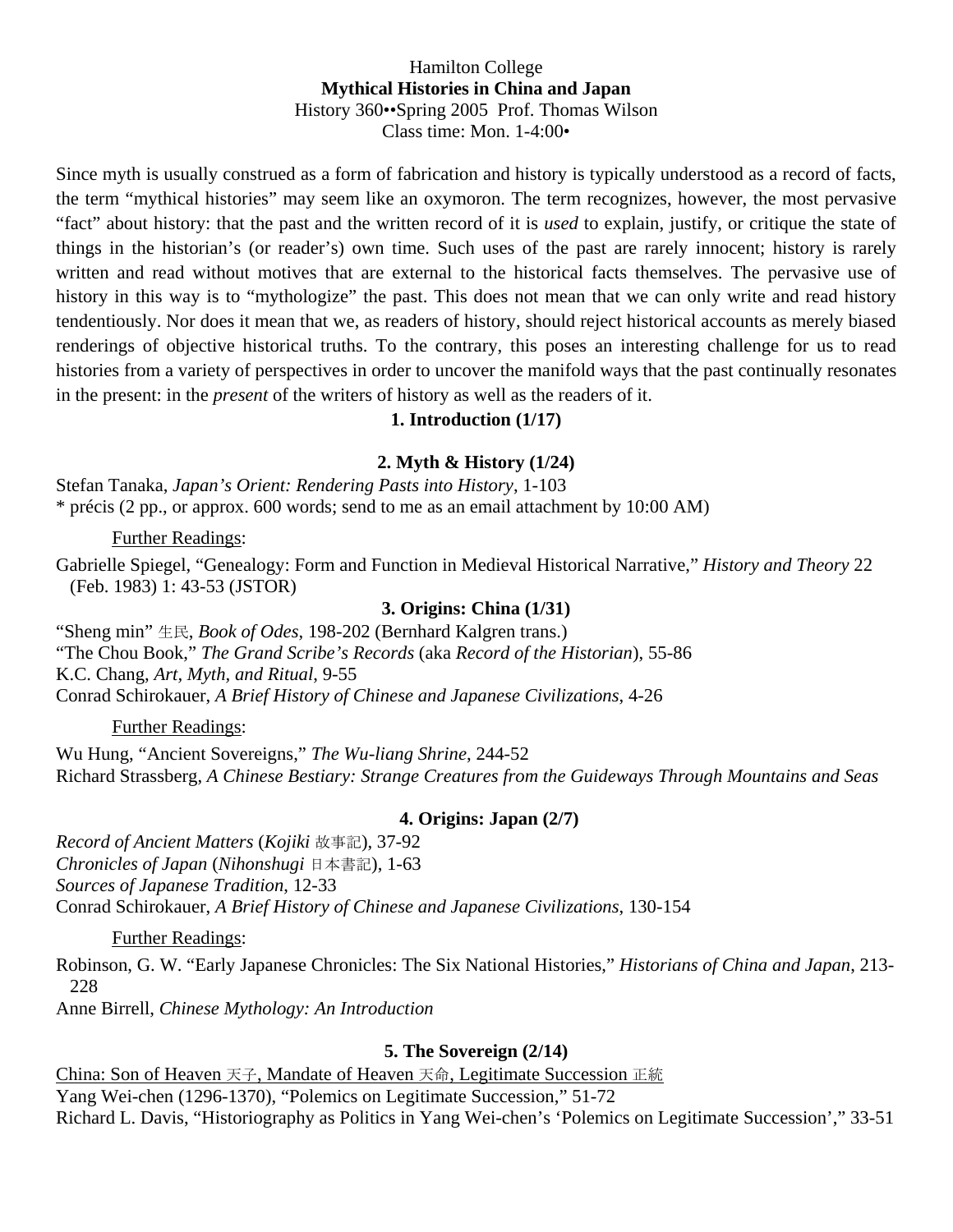\* précis

Chan Hok-lam, *Legitimation in Imperial China: Discussions Under the Jurchen Chin Dynasty (1115-1234)*, 3- 48

Japan: Divine Emperor 天皇

Kitabatake Chikafusa (1293-1354), *A Chronicle of Gods and Sovereigns* 神皇正統記, 1-41, 49-129 Motoori Norinaga (1730-1801), "The Way of the Gods," *Monumenta Nipponica* 46.1: 21-41

## Further reading:

Susan Burns, *Before the Nation: Kokugaku and the Imagining of Community in Early Modern Japan* Arai Hakuseki (1657-1725), *Lessons from History* (*Tokushi yoron* 讀史余論)

G. W. Robinson and W. G. Beasley, "Japanese Historical Writing in the Eleventh to Fourteenth Centuries," *Historians of China and Japan*, 229-244

Ssu-ma Ch'ien (d. ca. 85 B.C.), "The Five Emperors," *The Grand Scribe's Records*, 1-17

# **6. Truth (2/21)**

Chu Hsi (1130-1200), *Reflections of Things as Hand*, 279-308

Wing-tsit Chan, "Chu Hsi's Completion of Neo-Confucianism," 103-138

Thomas A. Wilson, *Genealogy of the Way*, 72-111

Chang Hsüeh-ch'eng (1738-1801), "On the Tao"

Ogyû Sorai (1666-1728), "Bendô 本道: A Discourse on the Way," *Tokugawa Political Writings*, 1-33

Tetsuo Najita, "Interpreting the Historicism of Ogyû Sorai," *Tokugawa Political Writings*, xiii-liv

Maruyama Masao, "Orthodoxy and Legitimacy in the Kimon School," *Journal of Sino-Japanese Studies*, Pt. 1: 6-49; Pt. 2: 4-33

Yamazaki Michio, "The Tradition of the Way in Japan," *Chu Hsi and Neo-Confucianism*, 584-594

# Further reading:

Liu Shu-hsien. "The Problem of Orthodoxy in Chu Hsi's Philosophy," *Chu Hsi and Neo-Confucianism*, 437- 460

David S. Nivison, "History and the Tao," *The Life and Thought of Chang Hsüeh-ch'eng* Herman Ooms, *Tokugawa Ideology: Early Constructs, 1570-1680*, 3-62

Kate Wildman Nakai, "Tokugawa Confucian Historiography: The Hayashi, Early Mito School, and Arai Hakuseki," *Confucianism and Tokugawa Culture*, 62-91

W. G. Beasley, "Japanese Historical Writing in the Tokugawa Period (1603-1868)," *Historians of China and Japan*, 245-263

H. D. Harootunian, *Toward Restoration: The Growth of Political Consciousness in Tokugawa Japan*

Peter Nosco, "Neo-Confucianism and Tokugawa Discourse," *Confucianism and Tokugawa Culture*, 3-26

# **7. Student planning session (2/28)**

(1) description of topic and central problem; (2) historical background to topic & problem; (3) statement of interpretation, thesis; (4) plan for session

# **8. Geography (3/7)**

Marcia Yonemoto, "The 'Spacial Vernacular' in Tokugawa Maps," JAS 5 (Aug. 2000) 3: 647-666

Kazutaka Unno, "Cartography in Japan," *Cartography in the Traditional East and Southeast Asian Societies*: *The History of Cartography* Vol. 2, Book 2: 346-455

Carol Gluck, "The Invention of Edo," *Mirror of Modernity*

Benedict Anderson, "Census, Map, Museum," 243-58

Thongchai Winichakul, "The Presence of Nationhood," *Siam Mapped: A History of the Geo-Body of a Nation*, 1-19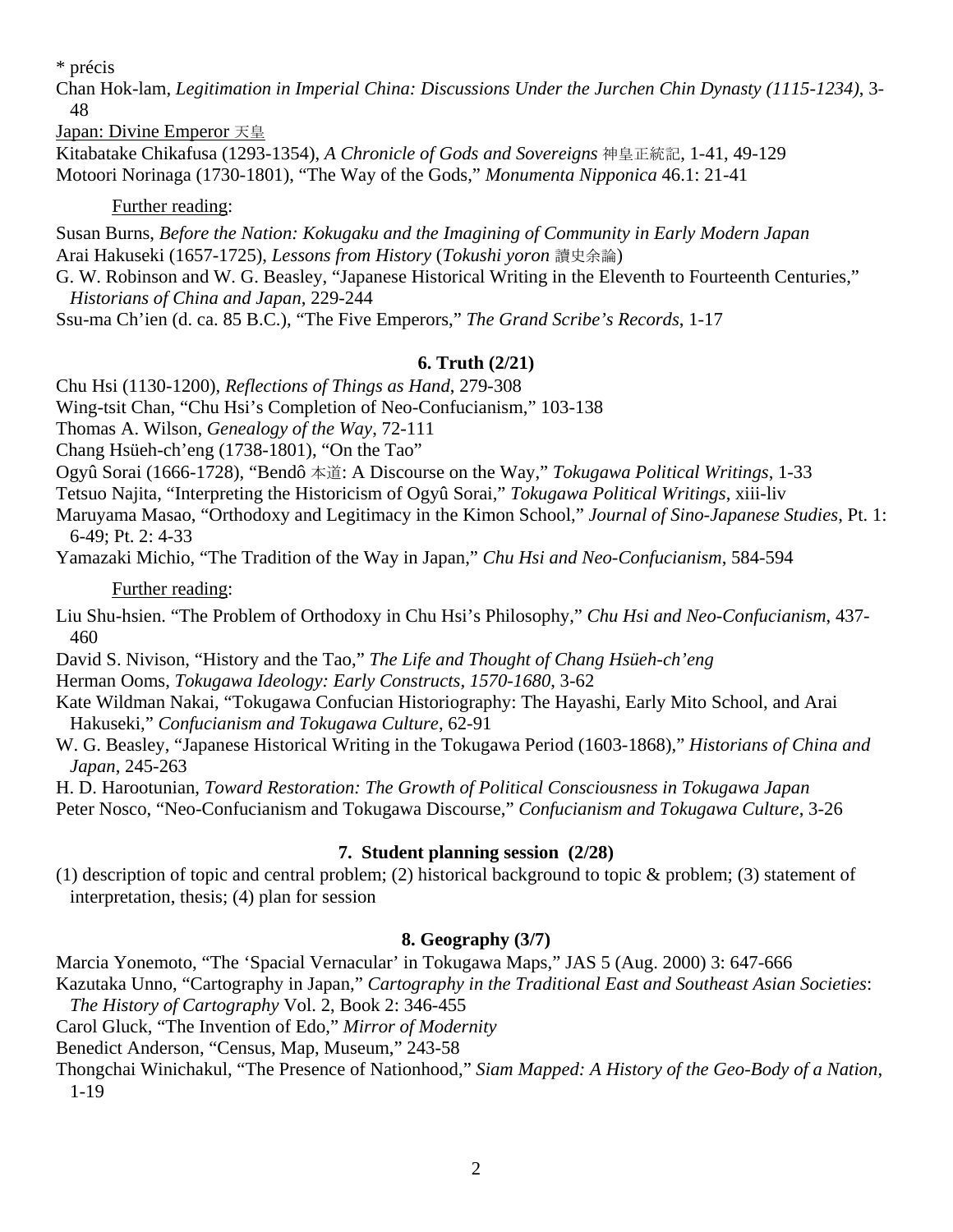Further Readings:

Hashimoto Mitsuru, "Chihô: Yanagita Kunio's 'Japan,'" *Mirror of Modernity* Partha Chaterjee, "Whose Imagined Community?," *The Nation and Its Fragments*, 3-13

## **9. State & Nation (3/28)**

Carol Gluck, *Japan's Modern Myths: Ideology in the Late Meiji Period*, 3-101

- Julia Thomas, "Naturalizing Nationhood: Ideology and Practice in Early Twentieth-Century Japan," *Japan's Competing Modernities*, 114-32
- Itô Kimio, "The Invention of Wa and the Transformation of the Image of Prince Shôtoku in Modern Japan," *Mirror of Modernity: Invented Traditions of Modern Japan*

Kevin Doak, "Culture, Ethnicity, and the State in Early Twentieth-Century Japan," *Japan's Competing Modernities: Issues in Culture and Democracy, 1900-1930*, 181-205

## Further Readings:

James Ketelaar, *Of Heretics and Martyrs*, 3-135

Theresa M. Grew, *Construction of Ethnicity and Minorities in Japan: An Examination of Nation-building and the Japanese Myth of Homogeneity*

Dipesh Chakrabarty, "Afterword: Revisiting the Tradition/Modernity Binary," *Mirror of Modernity*

### **10. Colonialism & Empire (4/4)**

Louise Young, "Colonizing Manchuria: The Making of an Imperial Myth," *Mirror of Modernity* Takashi Yoshida, "A Battle Over History: The Nanjing Massacre in Japan," *The Nanjing Massacre in History and Historiography*, ed. Joshua Fogel

Tomiyama Ichirô, "Colonialism and the Sciences of the Tropical Zone: The Academic Analysis of Difference in 'the Island Peoples,'" *positions* 3 (Fall 1995) 2: 367-391

Daqing Yang, "The Challenges of the Nanjing Massacre: Reflections on Historical Inquiry," *The Nanjing Massacre in History and Historiography*, ed. Joshua Fogel

### Further readings:

Prasenjit Duara, *Sovereignty and Authenticity: Manchukuo and the East Asian Modern*

Hyun Sook Kim, "History and Memory: The 'Comfort Women' Controversy," *positions: East Asia Critique* 5 (Spring 1997) 1

Sean Reedy, *Mechanisms of State Control:An Historical Study of the Treatment of the Pacific War in Japanese High School History Textbooks from 1945 to 1995*

Peter Duus, *The Japanese Informal Empire in China, 1895-1937*

Ramon Myers, *The Japanese Colonial Empire, 1895-1945*

Bruce Cumings, *Japanese Colonialization in Korea: A Comparative Perspective* 

## **11. Women, Gender, & Sexuality (4/11)**

Hosoi Heishu, "A Sermon," 400-413

Miriam Silverberg, "The Cafe Waitress Serving Modern Japan," *Mirror of Modernity*

Jordan Sand, "At Home in the Meiji Period: Inventing Japanese Domesticity," *Mirror of Modernity* 

Gregory Pflugfelder, *Cartographies of Desire: Male-Male Sexuality in Japanese Discourse, 1600-1950*

Sabine Frühstück, "Managing the Truth of Sex in Imperial Japan," JAS 59 (May 2000) 2: 332-58

Jennifer Robertson, *Takarazuka: Sexual Politics and Popular Culture in Modern Japan*

E. Patricia Tsurumi, "Visions of Women and the New Society in Conflict: Yamakawa Kikue versus Takmure Itsue," *Japan's Competing Modernities: Issues in Culture and Democracy, 1900-1930*, 335-57

## Further readings:

Rayna Rapp, "Gender and Class: An Archaeology of Knowledge Concerning the Origin of the State," 309-316 Tani Barlow, "Theorizing Women: *Funu*, *Guojia*, *Jiating* [Chinese Women, Chinese State, Chinese Family],"